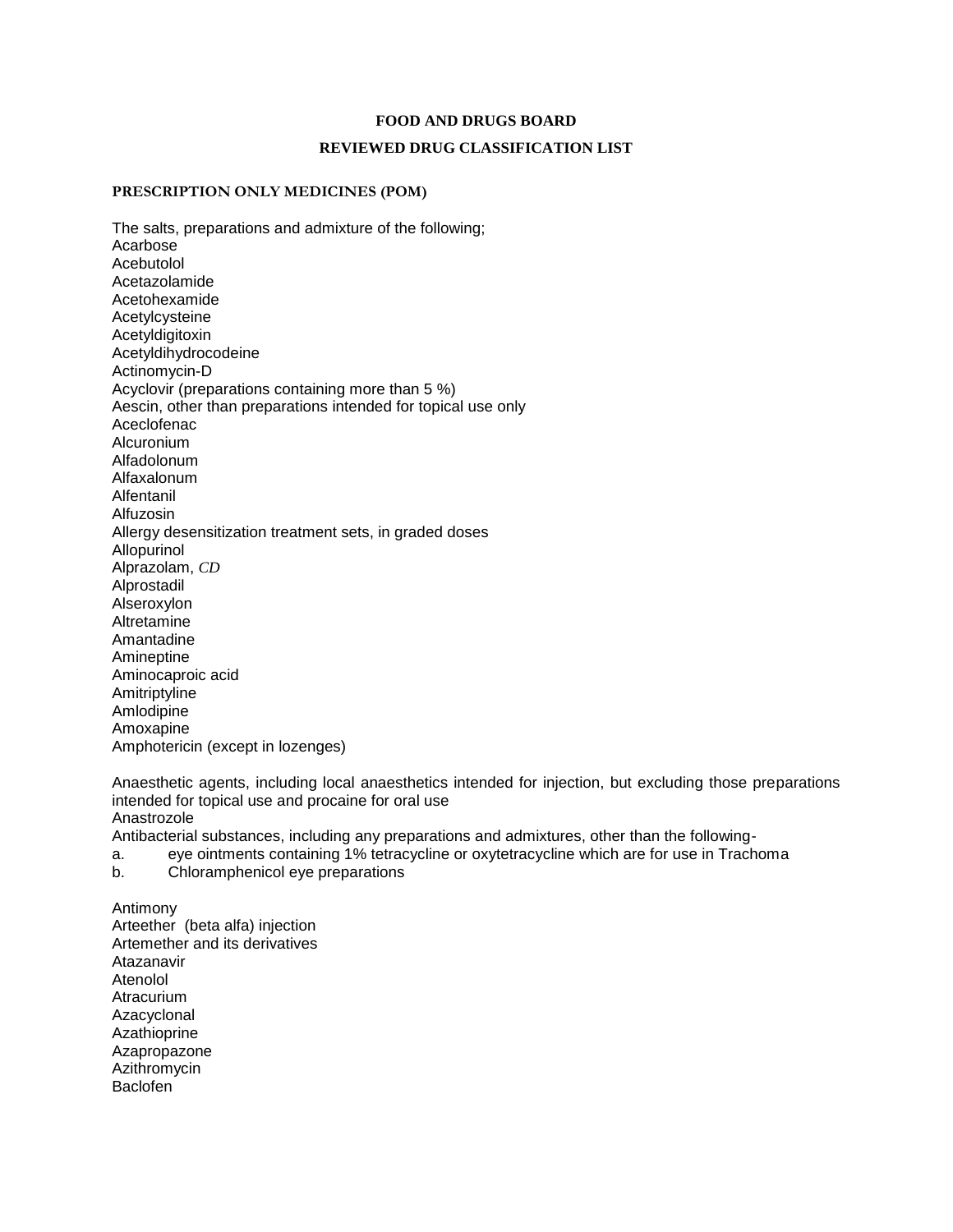Barbituric acid, other than preparations containing 15mg or less in combination with other drugs per unit dose

**Beclomethasone** Bemagride Benztropine Benzydamine Betahistine Betamethasone Betaxolol Bicalutamide Bimatoprost Bisoprolol **Brimonidine** Brinzolamide Bromazepam, *CD* Bromocriptine **Bromvaletone** Brucine Budesonide Buccal insulin preparations Bumadizon Bumetanide Bupivacaine **Buprenorphine Buserelin** Busulfan **Cabergoline Calcitonin** Calcium dobesilate **Camylofin** Candersaatan **Capecitabine** Captodiame **Carbachol Carbamazepine Carbenicillin** Carbidopa **Carbimazole** Carisoprodol **Carvedilol** Cephalosporins (all generations) Chlorambucil Chloramphenicol Chlordiazepoxide, *CD* Chlormethiazole **Chlormethiazole** Chlorotrianisene Chlorpromazine Chlorpropamide Chlorprothixene Chlorthalidone Chlortrianisene **Cimetidine Cinnarizine** Ciprofloxacin only preparations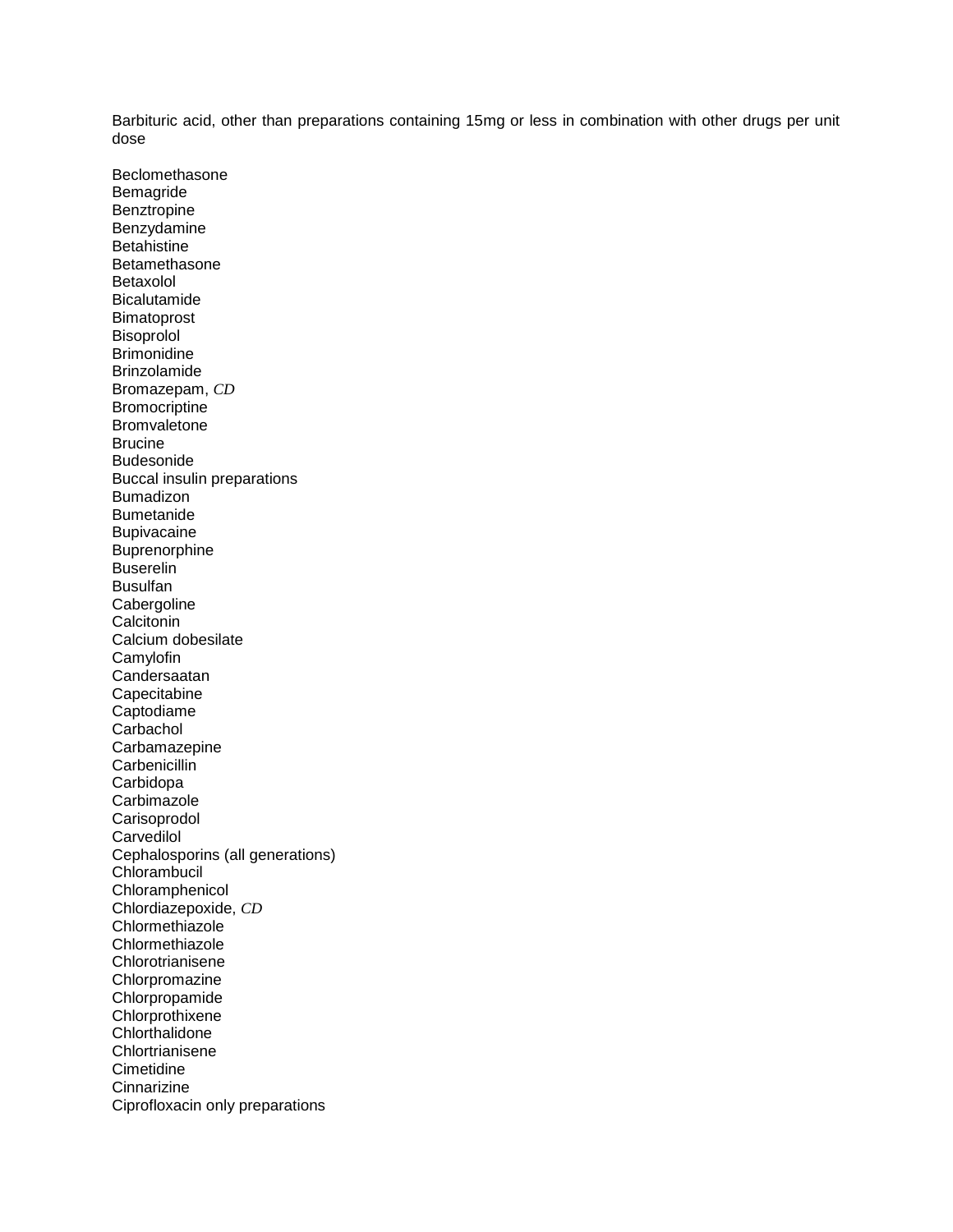Ciprofloxacin + metronidazole preparations Ciprofloxacin + tinidazole preparations **Cisplatin Clarithromycin** Clavulanic Acid Chlolestyramine Clindamycin Clioquinol (as 3% in topical preparations only) Clobazam. Clobetasol propionate Clobetasone butyrate Clofazimine **Clofibrate** Clomiphene Clomipramine Clonazepam Clonidine Clopamide Clopidrogel Clorazepate Clostridium botulinum toxin type A Clotiapine **Cloxacillin** Clozapine Coca alkaloids, *CD* Codeinea. other than liquid preparations containing 5mg or less per unit dose alone or in combinations with other active ingredients. b. other than preparations in solid dosage or containing 15 mg or less per unit dose in combination with other active ingredients **Colchicine** Conjugated oestrogens Corticosteroids, other than in topical preparations containing 1 per cent or less Cortisone acetate for buccal use Cromoglycic acid Cyanocobalamine (except in oral combinations) **Cyclofenil** Cyclopenthiazide Cyclophosphamide Cyclosporin Cyproterone Cytarabine. Dacarbazine Dalteparin sodium Danazol. Dapsone, other than preparations combined with pyrimethamine, and intended for the prophylaxis of malaria Darunavir **Daunorubicin** Deanol Debrisoquine Demecarium bromide Desferrioxamine Desipramine Desmopressin acetate Dexamethasone, *CD*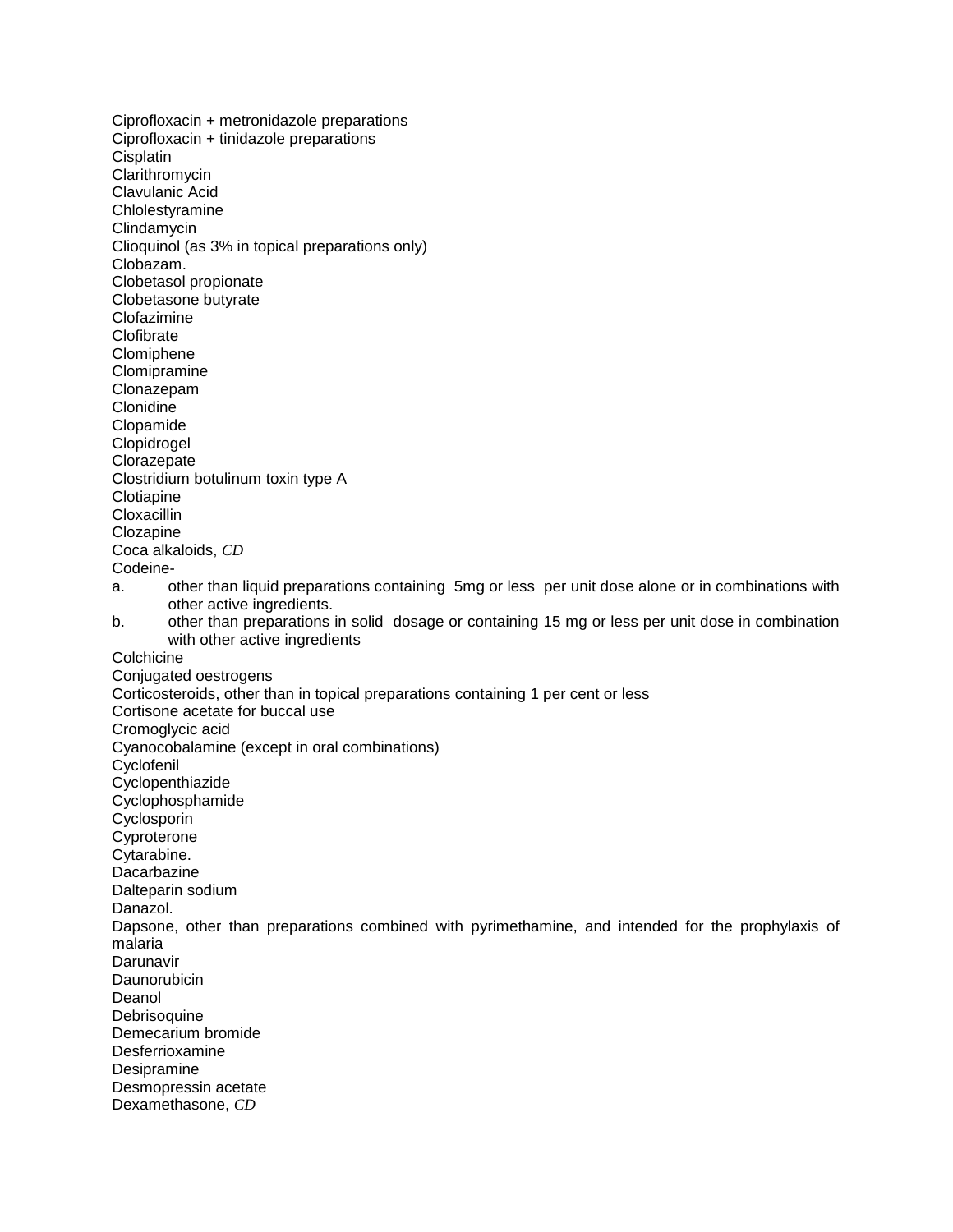Diazepam and other compounds containing the chemical structure of dihydro-1, 4-Benzodiazepine substituted to any degree, *CD* **Dibenzepin** Dichloralphenazone Diclofenac 100mg Tablets, Capsules and suppositories Diclofenamide Didanosine Diethylpropion Diethylstilboestrol Digitalis, digoxin and other cardiac glycosides Dihydralazine Dihydrocodeine Dihydroergocristine Diloxanide furoate Diltiazem Dimercaprol Dimethotiazine Dinoprost Dinoprostone Dioxyanthanol (Dithranol) Diphenidol Diphenoxylate, other than in preparations containing 2.5 mg or less per single unit dose Dipotassium clorazepate Dipyrone Disopyramide **Disulfiram** Dobutamine Domperidone Dopamine Dosulepin Doxapram Doxazosin Doxepin Doxorubicin Doxycycline Droperidol Drotaverin Duloxetine Dyflos Econazole Efavirenz Ethylurea **Edrophonium** Emetine, other than Tinct. Ipecacuanha Emtricitabine + Tenofovir. Emylcamate Enalapril Enoxaparin Entecavir Enzaprost F Enzymes Ephedrine, *CD* Epinastine **Eplerenone** Ergometrine Ergotamine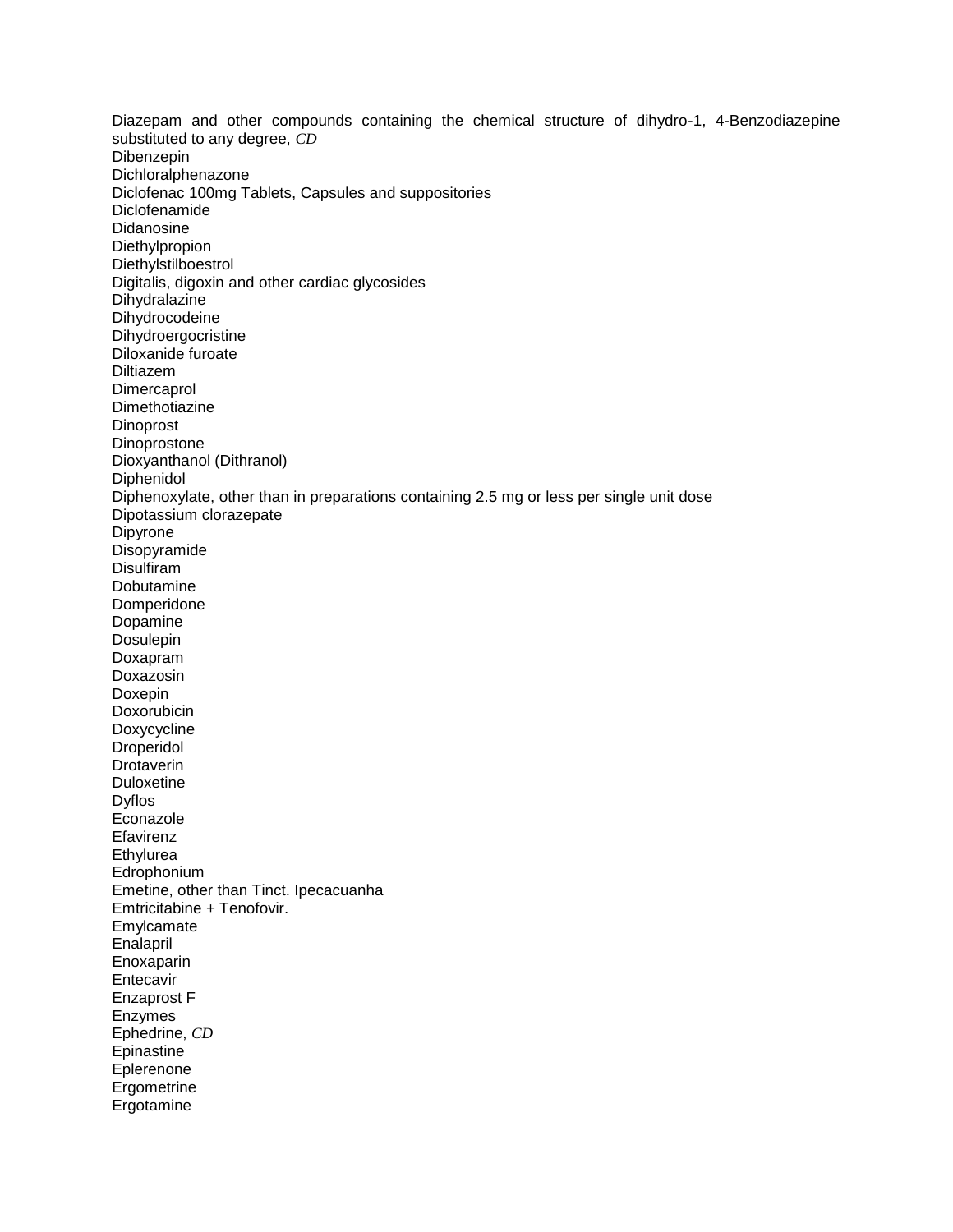Erythrithyl tetranitrate **Erythromycin Erythropoietin Esomeprazole Etamsylate** Ethacrynic acid **Ethambutol** Ethambutol + Isoniazid + Pyrazinamide + Rifampicin Ethambutol + Isoniazid + Rifampicin Ethchlorvynol **Ethinamate** Ethionamide Ethoheptazine Ethylurea **Etomidate Etonogestrel** Etoposide Exemestane Famciclovir Famotidine Felodipine Fencamfamin Fentanyl, *CD* Fexofenadine Filgrastrim Finasteride Flucloxacillin Fluconazloe Flucytosine Fludrocortisone Flumazenil Flumazepam Flunitrazepam, *CD* Fluocinolone Fluocinonide Fluoromethalone Fluorouracil Fluoxetine Fluphenazine Flurazepam, *CD* Fluticasone Flutamide Fluvastatin Folinic Acid Formoterol Fosinopril Framycetin, other than topical Furosemide Fusidic Acid Gadopentetate dimeglumine **Gatifloxacin** Gelsemium Gentamycin Glafenine Glibenclamide Gliburide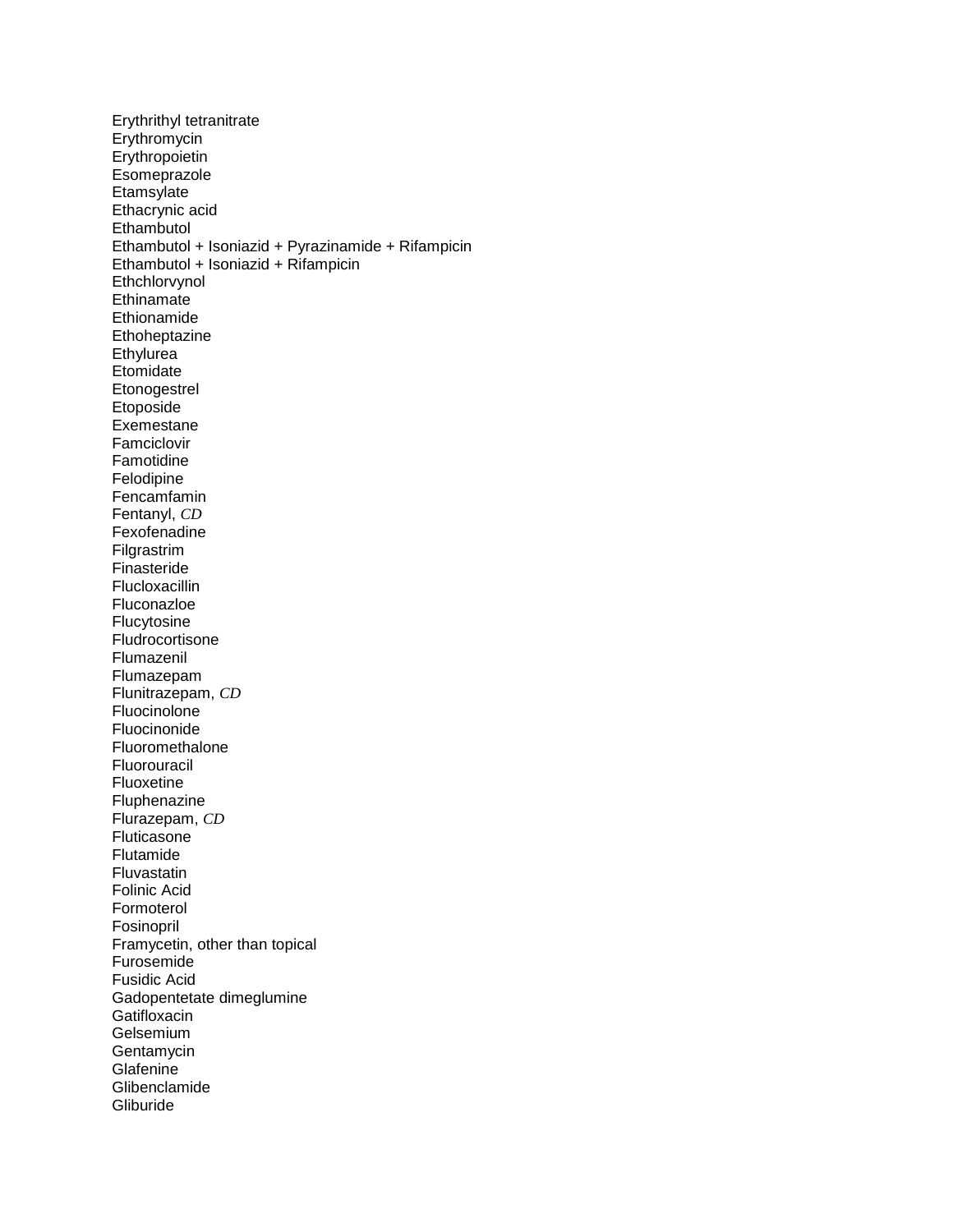Glimeperide Glutamic acid Goserelin **Guanethidine** Halofantrine Haloperidol Halothane Heparin Hepatitits-B vaccine Hexamethonium bromide Hexetidine Homatropine Hormones, natural or synthetic, other than – a. preparations not intended for systemic effect; b. ampoules of Adrenalin (one part of adrenalin in ten thousand parts of solvent) used in the treatment of snakebite; progestational and oestrogenic substances used for the control of ovulation in the human, supplied by a person authorized by the Board; Human chorionic gonadotrophin Human papillomavirus **Hydralazine** Hydrochlorothiazide Hydrocortisone, other than in topical preparations containing 1% or less Hydroquinone, other than preparations intended for external use containing 2% or less Hydroxyprogesterone Hydroxyzine Ibandronic acid Ibuprofen tablets which are 600mg and above Idoxuridine Imipramine Indapamide Indoprofen Infliximab Iron preparations intended for injection Isoetarine Isoflurane Isoniazid Isoniazid + Rifampicin Isoniazid + Rifampicin + Ethambutol Isoniazid + Thiacetazone Isosorbide dinitrate Isradipine Itraconazole Ketamine Ketazolam Ketoconazole Ketoprofen Ketorolac Ketotifen Labetalol Lamivudine Lanatoside Latanoprost Levobunolol Levodopa Levofloxacin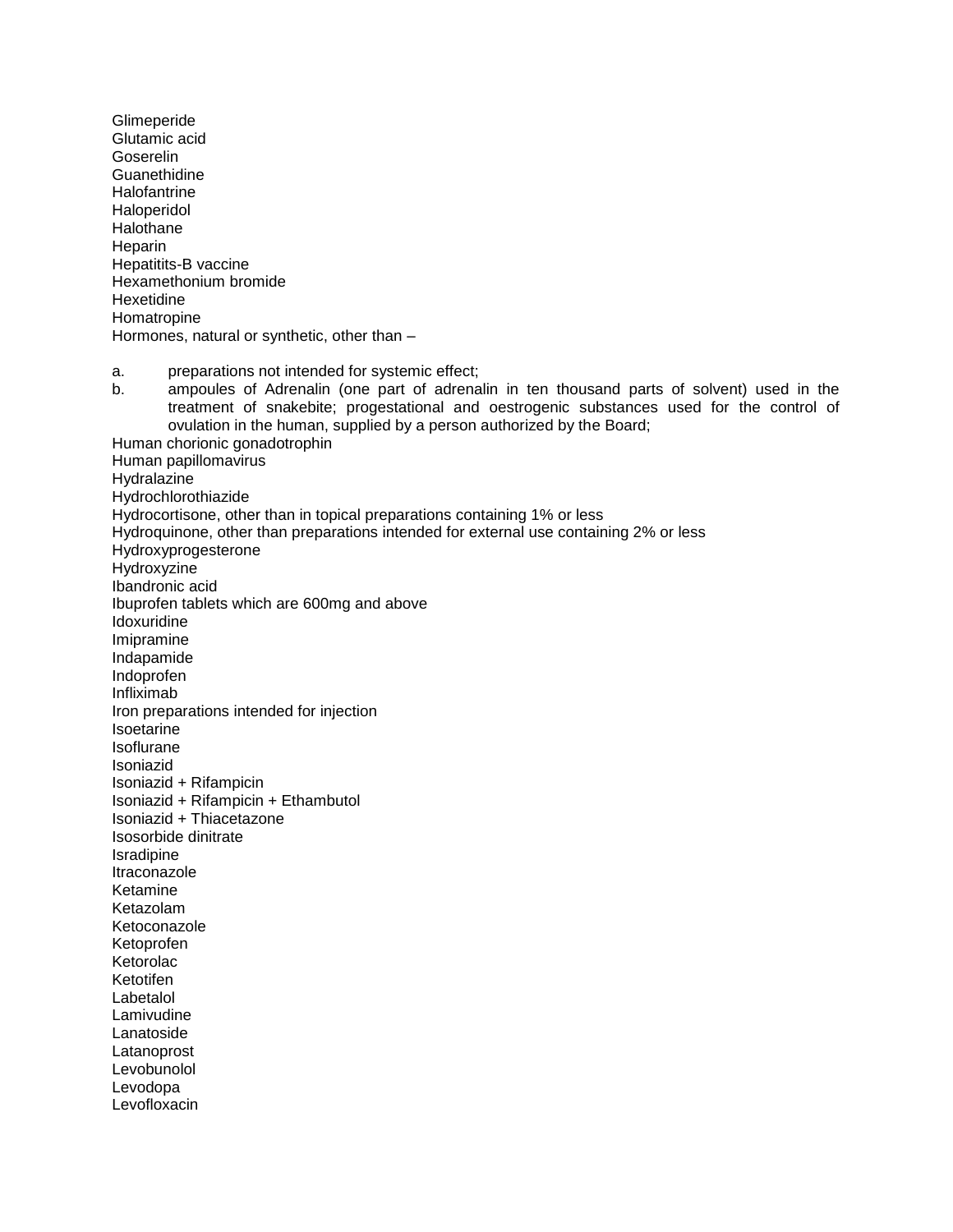Lidoflazine Lincomycin Lisinopril Lithium and its salts Lobella Lopinavir + Ritonavir Lorazepam, *CD* Lormetazepam Losartan Loxapine Ludexium Mannitol hexanitrate Maprotiline Mazindol Mecobalamine Medazepam Medroxyprogesterone **Melarsoprol** Mefloquine Meglumine Melphalan Mephenesin Mephenoxalone Mephenytoin Mepivacine Meprobamate Mercaptopurine Meropenem Mercury, other than solutions of mercurochrome for topical application containing less than 3% mercurochrome Mesna Mesuximide Mesterolone Metaraminol Metformin Methadone, *CD* Methohexitone Methyldopa Methyl phenidate, *CD* Methysergide Metoclopamide Metoprolol **Metrifonate** Metronidazole Mexiletine Mianserin Midazolam, *CD* Mifepristone Mifepristone + Misoprostol Milrinone lactate Minocycline Minoxidil Misoprostol **Mitoxantrone** Molindone Mometasone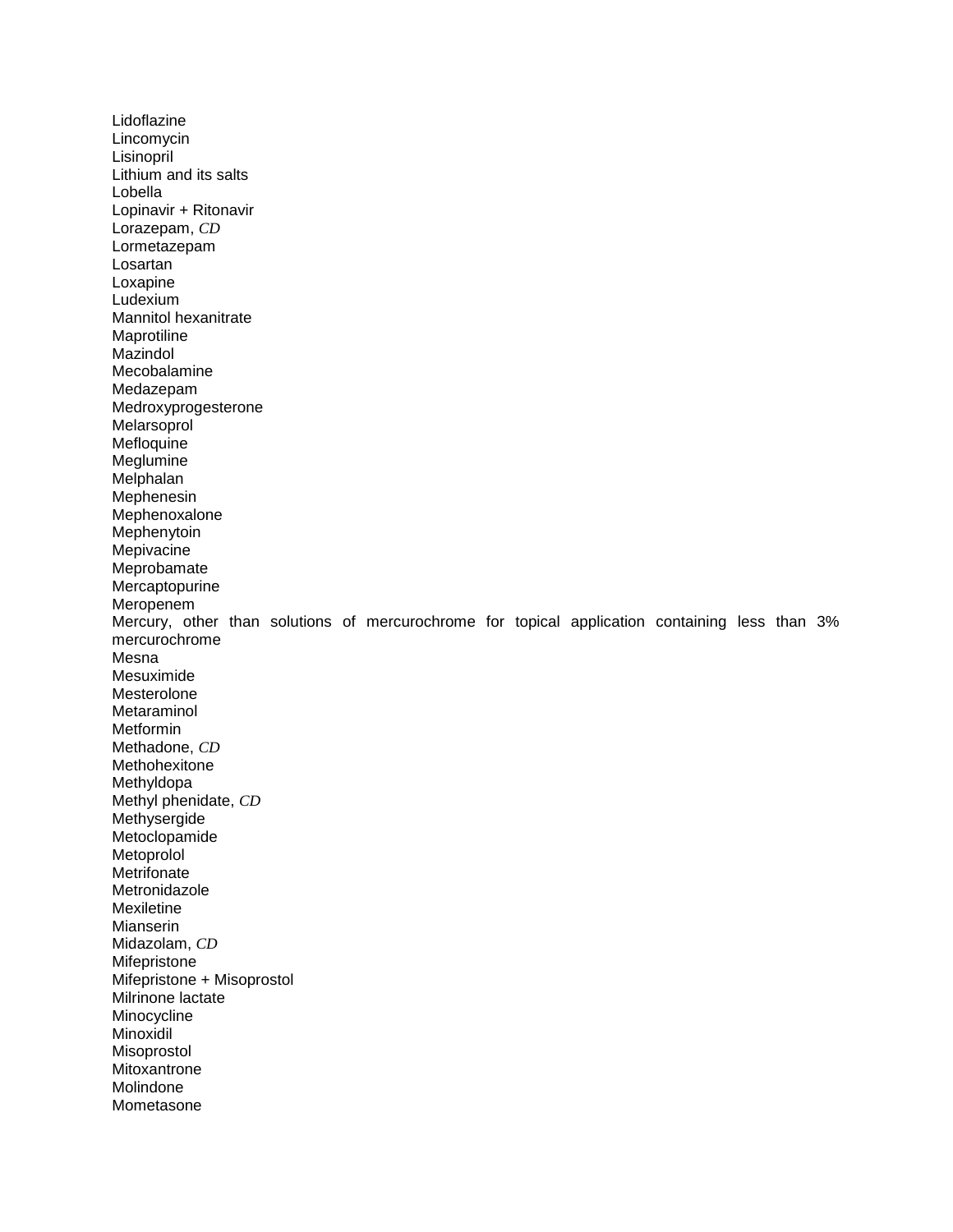Monoamine oxidase inhibitors Morphine, other than in the form of Gee's Linctus and Tinct. Camphor. Co., *CD* Moxifloxacin Mupirocin Nadolol Nadropine Nalidixic Acid Nalorphine Naloxone Natamycin **Nelfinavir** Neomycin Neostigmine Nevirapine **Nifedipine** Niflumic Acid Nimesulide Nimorazole Niridazole Nitazoxanide Nitrazepam Nitrofurantoin **Nitroxoline** Nomifensine **Norfloxacin** Nux vomica Oestradiol, in oestrogen deficiency states and menopause **Ofloxacin** Olanzapine **Omeprazole** Opium, other than in the form of Gee's Linct. Camphor Co. **Orlistat** Ornidazole **Orphenadrine Oseltamivir Oxamniquine** Oxazepam Oxalinic acid **Oxprenolol Oxybutyrin** Oxyphenisatin. **Oxytetracycline Oxytocin** Pancuronium Pantoprazole Parecoxib Pargyline PEG-Interferon alfa-2A **Penbutolol Penicillins** Pentaerythritol tetranitrate Pentamidine Pentazocine, *CD* Pentolinium tartrate Perfloxacin **Perhexiline**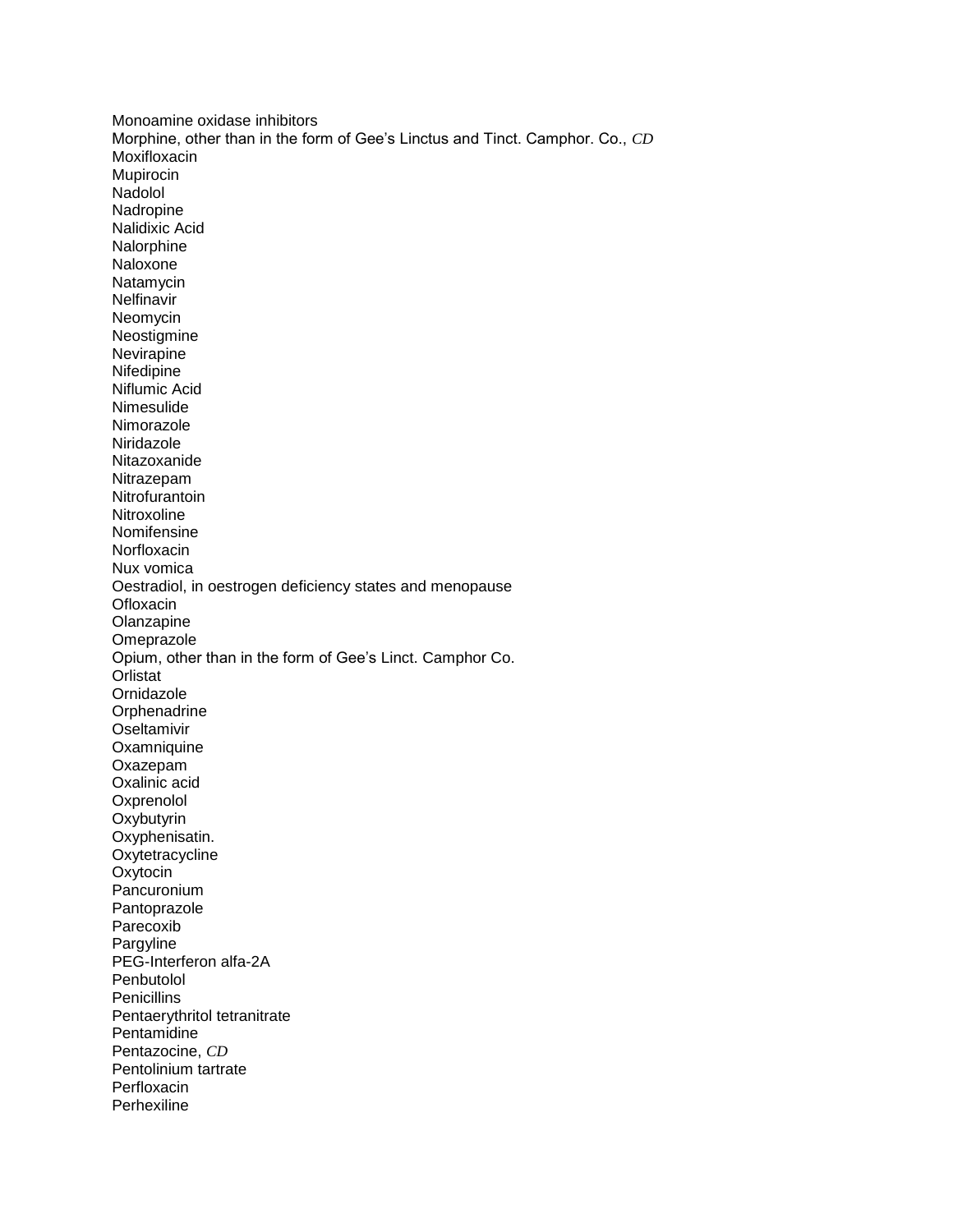Pethidine, *CD* Phecacaine Phenacetamide Phenaglycodol Phenindione Phenobarbital, *CD* Phenobarbitone, *CD* Phenothiazine other than – a. Anthelmintics; b. Promethazine containing preparations; c. Dimethoxanate in anti-tussive preparations containing 2.5 mg or less per unit dose. Phenoxymethyl penicillin Phensuximide Phentermine, *CD* Phenytoin Physostigmine Picrotoxin Pimozide Pinazepam, *CD* Pioglitazone Piperacillin + Tazobactam Piracetam Pituitary Gland and the active principles thereof, except when intended for topical applications and in inhalants. Piroxicam capsules Pizotifen Plasma expanders Podophyllum resin Practolol Pramoxine topical preparations Pranoprofen Pravastatin Prazepam Prazosin Pregabalin Procarbazine Prednisolone Prenylamine Preparations containing corticosteroids for intra or peri-anal use Primidone Probenicid Procainamide Procaine hydrochloride Procaine penicillin Prochlorperazine Procyclidine Prolintane. Propofol. Propoxyphene, including dextro-propoxyphene and its salts and preparations Propranolol Propylhexidrine Propylthiouracil Protamine sulphate Prothipendyl Protryptiline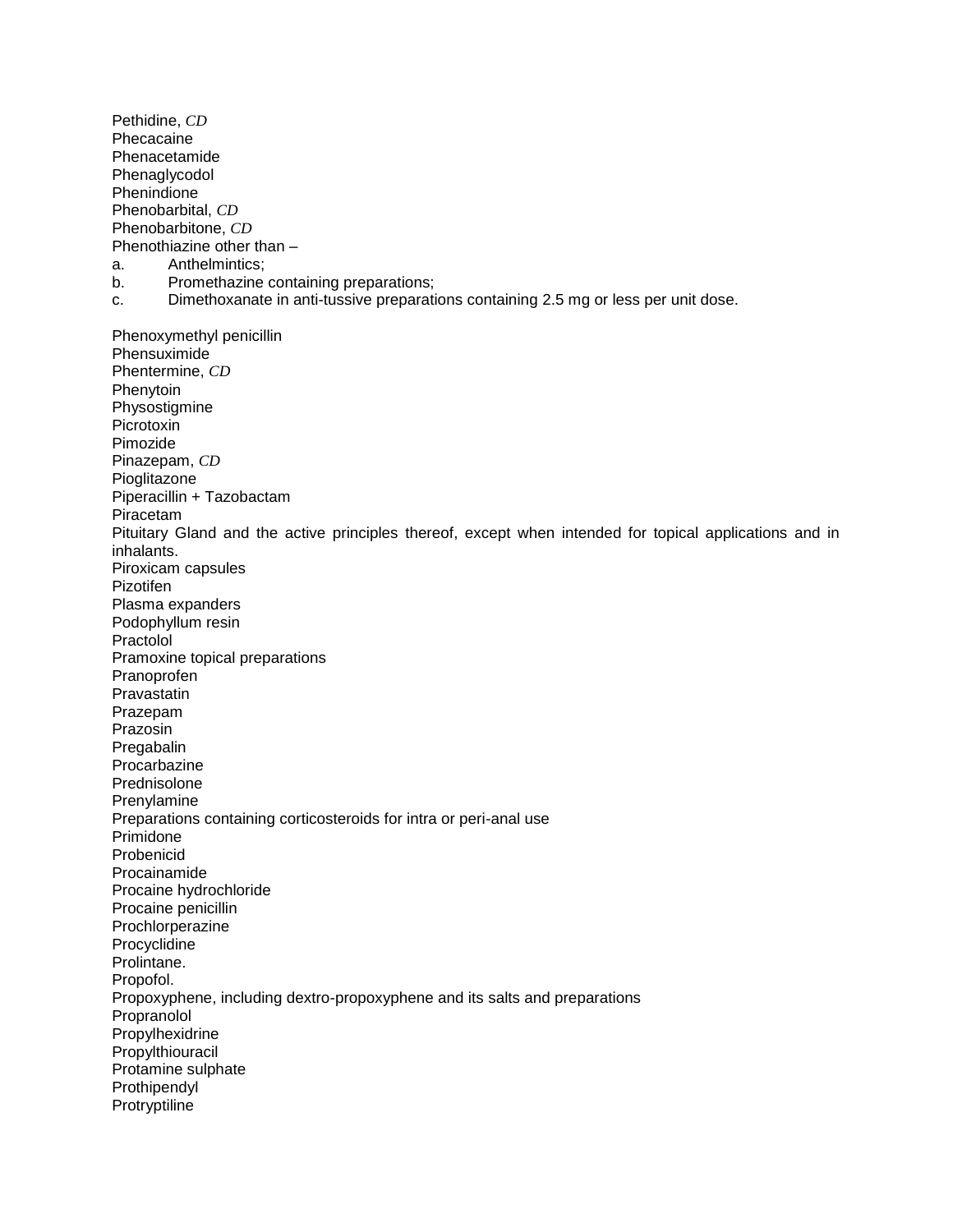Proxymetacaine Pyrazinamide Pyrazinamide + Isoniazid + Rifampicin preparations Pyritinol Quinapril + Hydrochlorthiazide **Quinethazone Quinidine Quinine** Raltegravir Ramipril Ranitidine Reserpine Ribavirine Rifampicin Risperidone Rituximab Rofecoxib Rosuvastatin Rosiglitazone Rosoxacin Roxithromycin **Salmeterol** Secnidazole **Sertaconazole Setraline Sibutramine Sildenafil Simvastatin** Sodium calcium edetate Sodium fluoride, excluding dental preparations Sodium pentosan polysulphate **Somatropine** Sotalol **Sparfloxacin** Spectinomycin. **Spironolactone Stilboestrol** Streptokinase streptodornase, and other enzymes obtained from microbiological cultures. **Styramate** Sulfiram, other than for topical use Sulphinpyrazone **Sulphonal** Sulphonamides, including combinations with other active ingredients, other than for intra-vaginal ophthalmic and topical use, and for use in malaria treatment. Sulpiride **Sulthiame** Suxamethonium Syrosingopine Tageserod **Tamoxifen Telbivudine** Temazepam, *CD* Temozolomide Tenoxicam **Tetracycline Tetrabenazine**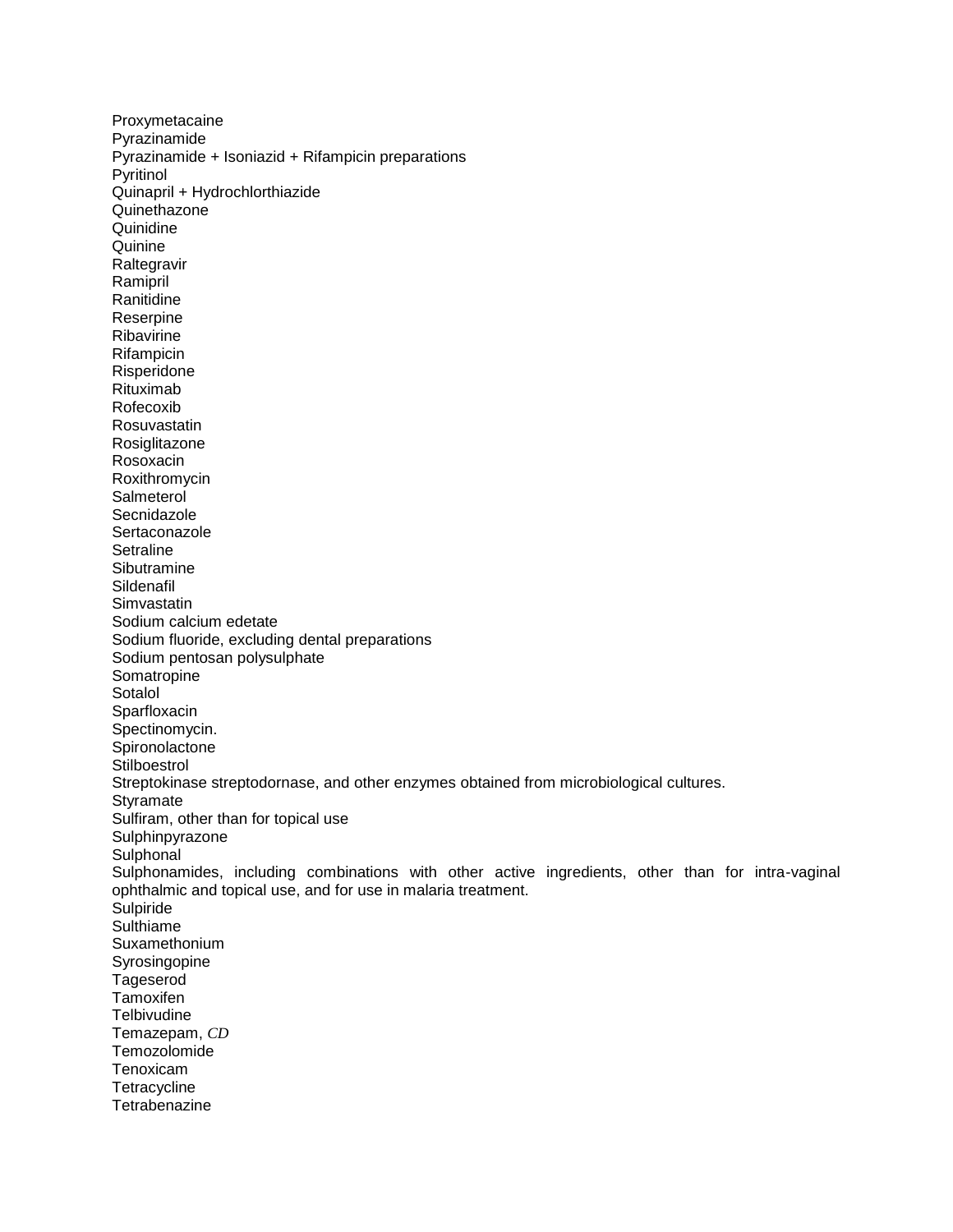Theophylline Anhydrous (except in preparations containing 120mg or less) **Thiacetazone Thiamphenicol Thioguanine Thiopentone Thioridazine Thiothizene** Thymoxamine hydrochloride Thyroid gland natural and synthetic derivatives but excluding radioactive derivatives **Thyroxine** Tiaprofenic acid **Timolol** Tinidazole **Tizanidine** Tobramycin Tolazamide **Tolbutamide** Tolfenamic acid **Tolmetin Tramadol** Tranexamic acid Tranylcypromine. **Tretinoin Triamcinolone** Triazolam, *CD* Tribromomethyl alcohol Trichlorethyl alcohol Trichloracetic acid **Trifluoperazine Trifluperidol** Trihexyphenidyl (benzhexol) Trimepramine **Trimethadion Trimethaphan Trimethoprim Tropicamide** Vaccines, Sera and Antigens other than for poultry use and for oral or nasal administration in man Valaciclovir Valdenafil Valproic acid Valsartan Vancomycin Vasopressin Verapamil Veratrum Viloxazine Vinblastine Vincristine Vindesine Vitamin K and its analogues Voriconazole Xamoterol Zafirlukast Zolmitriptan Zolpidem **Zidovudine**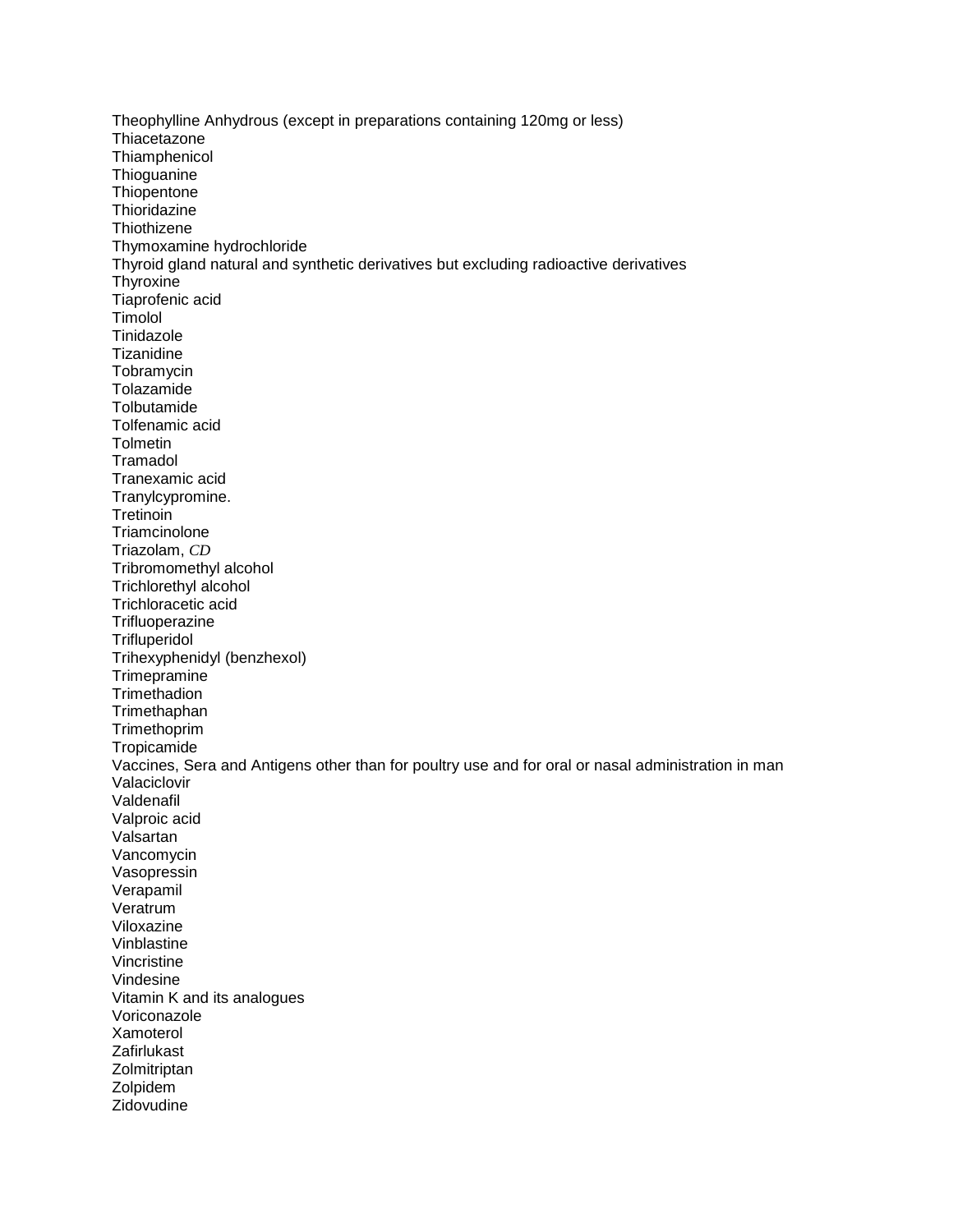Any substances derived from any of the medicines referred to in this Schedule, unless expressly excluded.

*CD – refers to drugs controlled under the United Nations Conventions of 1961, 1971 & 1988*

# **PHARMACY MEDICINES (P)**

The following are medicines that do not require a medical practitioner's prescription, but may only be supplied on the recommendation of a pharmacist on professional judgment who shall maintain proper records relating thereto.

The salts, preparations and admixtures of the following-

Acetarsol Acetic acid syrup Aconite Acyclovir (not more than 5%) Adapalene cream Aescin , preparations intended for topical use only Alfacalcidol Alimezanine (trimeprazine) Alkali fluorides other than dentrifices containing not more than 0.3% of the alkali salts of hydrofluoric acid Aloxiprin Ambroxol + clenbuterol Amino-alcohols, esterified with benzoic acid, phenylacetic acid, phenylpropionic acid, cinnamic acid, or the derivatives of these acids, their salts, being preparations for oral use only Aminopentamidine Aminophylline, other than parenteral preparations Ammonia Amodiaquine Amoxycillin, other than parenteral preparations Amphotericin lozenges Ampicillin, other than parenteral preparations Amyl nitrate Anaesthetic agents intended for topical use and procaine for oral use Antazoline Anthraquinone Antibacterial substances :– a. eye ointments containing one per cent tetracycline or oxytetracycline which are for use in Trachoma b. chloramphenicol eye preparations

Antifungal preparations for vaginal use and topical preparations (excluding whitfields, undecylenic acid)

Antihistaminic substances, the following :– Antazoline; Bromazine; Buclizine; **Carbinoxamine Chlorcyclizine Clemastine** Clemizole Cyanocobalamine in oral combinations Cyclizine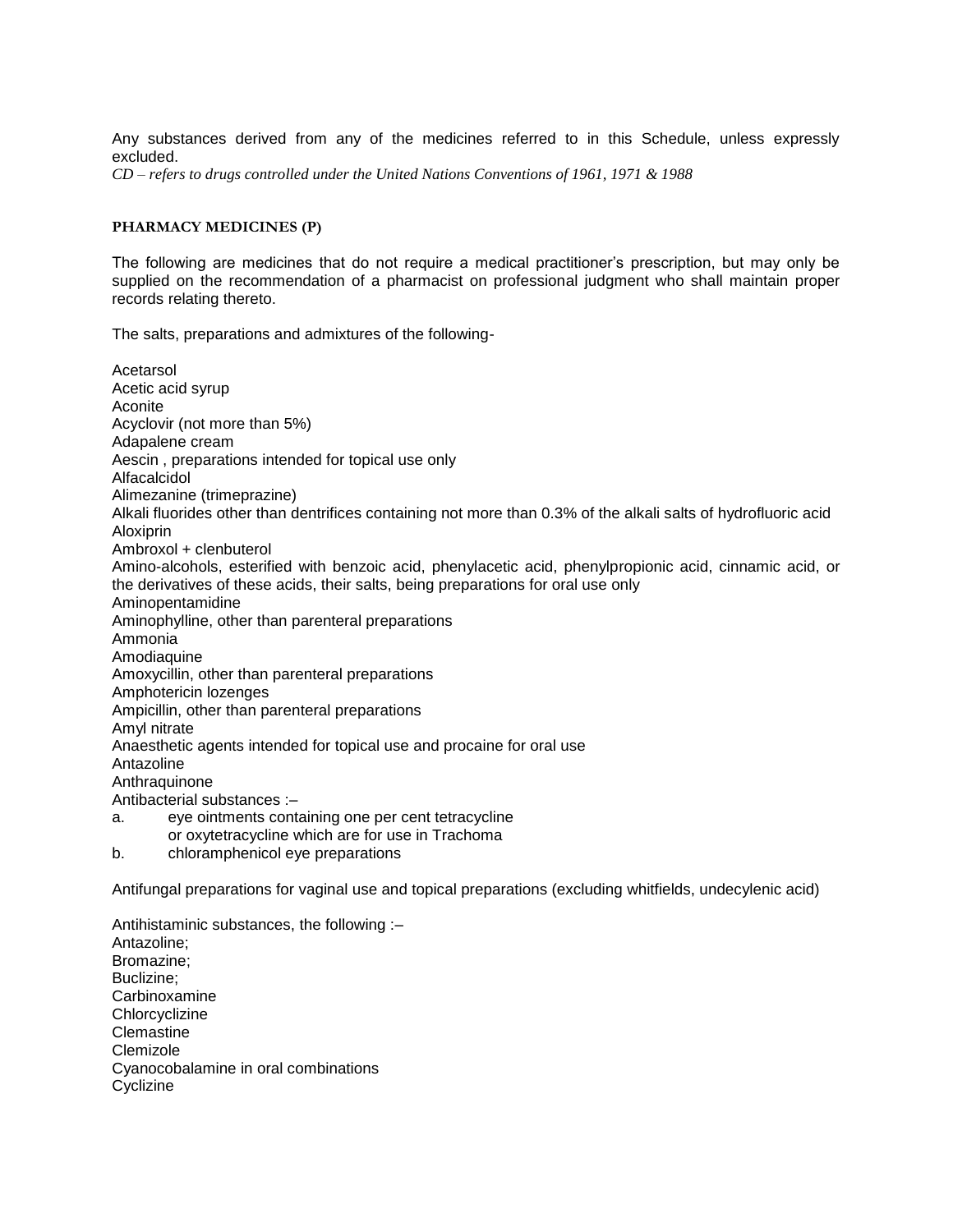Cyproheptadine

- a. liquid preparations containing 5mg or less per unit dose alone or in combinations with other active **ingredients**
- b. preparations in solid dosage forms containing 15mg or less per unit dose in combinations with other active ingredients

Dexchlorpheniramine

Dephenylpyraline

Phenindamine Pheniramine

Phenylephrine, other than preparations containing less than 0.2% phenylephrine intended for topical use Pholcodine, in the form of liquid preparations only

**Tolpropamine Tripolidine** 

Astemizole

Ascorbic acid preparations containing 500mg or more per unit dose Barium Beclomethasone inhaler (for use in asthma) Belladonna, and the alkaloids thereof Bendrofluazide (not more than 5mg) Benzidamide Benzoyl peroxide Bisacodyl Bismuth subgallate Bitolterol mesylate Bromazine **Bromelains** Bromhexine **Buclizine Calciferol** Camylofin Caramiphen **Carbinoxamine Carbocisteine Carbuterol** Cetirizine tablets and syrup Chloral, all salts and derivatives Chlorbenoxamine Chlorbutol, except when intended for use as a preservative Chlorcyclizine Chlorhexidine Chlormezanone, preparation containing 100mg or less in combination with analgesic or anti-asthmatic drug Chlorphenesin Choline theophyyllinate **Chrysarobin** Cimetidine (not more than 200mg) Ciprofloxacin (for treatment of Sexually Transmitted Infections only) **Clobutinol** 

Codeine-

- a. Containing 5mg or less per unit dose alone or in combinations with other active ingredients in solid dosage forms
- b. Containing 15 mg or less per unit dose in combination with other active ingredients in liquid dosage forms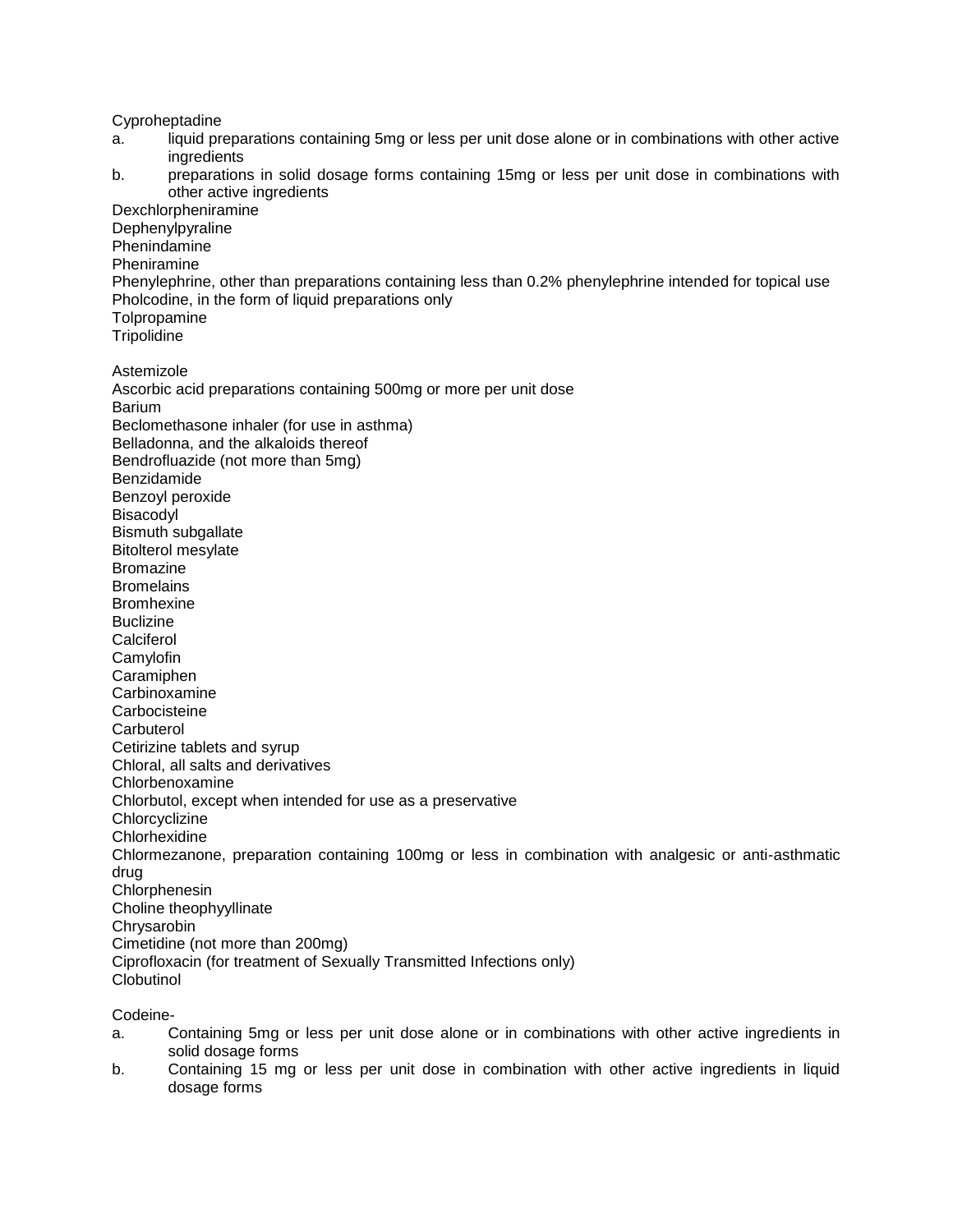Corticosteriods; topical preparations containing 1% or less Creosate, obtained from wood, other than substances containing less than 50% creosote **Cyclandelate Cyclopentolate** Diclofenamide Dapsone, preparations in combination with pyrimethamine and intended for prophylaxis of malaria **Dequalinium** Dextromethorphan **Desloratidine** Dextran + Hydroxypropylcellulose eye drops Dibromopropamidine Dicycloverine (Dycyclomine) Diclofenac 50mg & 75mg Tablets, capsules and suppositories Diethylamine salicylate Diloxanide Dimethindene Diphenoxylate,preparations containing 2.5mg or less per unit dose in combination with other active ingredients Dithranol (not more than 5%) Docusate eye drops Domiphene bromide Domperidone Doxycycline (for treatment of Sexually Transmitted Infections only) Doxylamine Erythromycin (for treatment of Sexually Transmitted Infections only) Etafedrine **Ethynitrate** Folic acid Formaldehyde, other than when used as a preservative Furazolidone Fedrilate Fenbufen Fenoprofen Fenoterol Floctafenine Fluconazole Flucloxacillin, other than the parenteral preparations Flurbiprofen Furazolidine Gamma benzene hexachloride Glucuronic acid Glyceryl trinitrate **Griseofulvin** Halquin (Chlorhydroxyquinoline) (Di-iodohydroxyquinoline) Hexachlorophene, preparations containing more than 1 per cent hexachlorophene **Hexitidine** Hexoprenaline Hormones, all oral contraceptives and vaginal preparations Hyaluronidase Hydrochloric acid, as diluted solution for achlorhydria Hydrocortisone, preparations intended for external use containing 1% or less hydrocortisone Hydroaltacite Hyoscyamine Hyoscine Ibuprofen tablets 400mg Ichthammol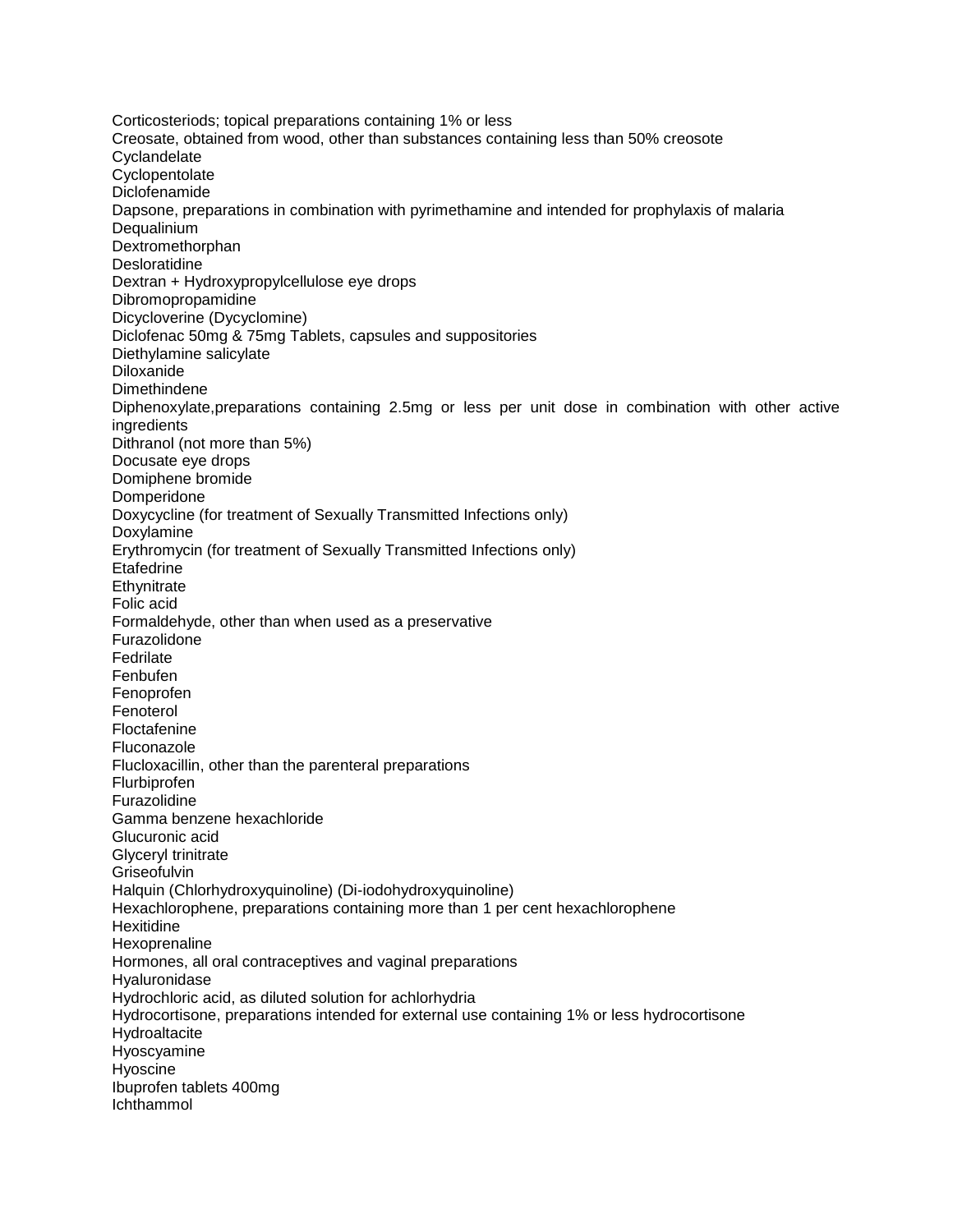Indomethacin Iodine, iodides Isoaminile Isothipendyl Ivermectin Levallorphan Levonorgestrel Loratidine syrup and tablets Methenamine (Hexamine) Mebhydrolin Meclozine Mefenamic acid Metoclopramide Methocarbamol Methoxyphenamine Metronidazole, other than parenteral preparations Morphine, only in the form of Gee's Linctus and Tinct. Camph. Co Mytecaine Nadifloxacin topical prepartaions Naphazoline Naproxen Niclosamide Nicotinic acid Nonoxynol-9 pessaries Non-steriodal anti-inflammatory agents Norfloxacin + tinidazole Noscapine Nystatin except pessaries and creams Olopatadine eye drops Opium, only in the form of Gee's Linctus and Tinct, Camphor Co **Orciprenaline Oxetacaine Oxymetazoline Oxyphencyclimine** Paracetamol + Diclofenac Paracetamol + ibuprofen tablets **Pancreatin** Pantothenic acid Papaverine, substances containing less than 1% papaverine Paracetamol suppositories Pentifyllin Pentoxyverine **Phenazone** Pimecrolimus topical Pholedrine Pirbuterol Poldine metisulfate Potassium chloride Praziquantel Procaterol Proguanil Propamidine Propantheline bromide Propylenediamine Tetra substituted N derivatives of ethylenediamine or propylenediamine Quinine (when used for nocturnal cramps)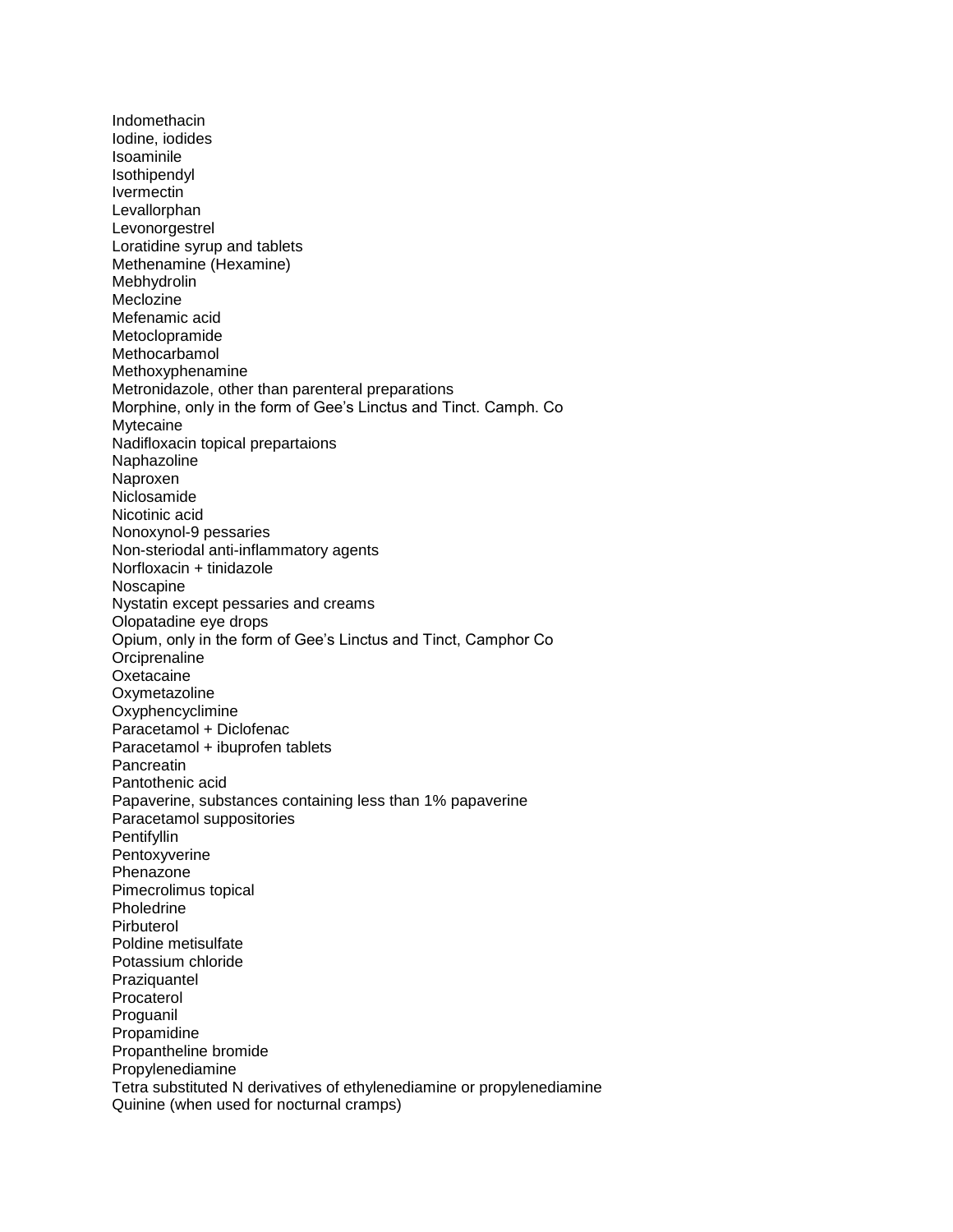Rimiterol Ritodrine Salbutamol, including inhaler Selenium Sodium aescinate for topical use. **Sucralfate** Sulfiram, preparations intended for topical use only Sulphonamides, including combinations with other active ingredients intended for topical use only with pyrimethamine for the prevention of malaria **Terbutaline** Terpine hydrate Tetracycline (for treatment of Sexually Transmitted Infections only) **Thenalidine Theophylline** Tolazoline: intended for topical use **Tolpropamine Tribenoside** Tricyclamol chloride **Triprolidine** Vitamin A other than preparations containing 10 thousand units or less of Vitamin A activity per unit dose Xylometazoline and analogues Yohimbine containing products Zinc sulphate

Any substances derived from any of the medicines referred to in this schedule, unless expressly excluded.

### **OVER THE COUNTER MEDICINES (OTC)**

Acetylsalicylic acid Activated charcoal Algicon and its analogues Aluminium, Magnesium, Sodium, Calcium and Bismuth containing antacids Aminacrine + lidocaine topical preparations Amodiaquine + Artesunate Antacids containing Simethicone and its analogues Anthelmintics, except Suramin and Ivermectin Anti-asthmatic compound preparations, containing not more than 120mg of Theophylline and 11mg of Ephedrine Artemether suppository Artemether + Lumefantrine Artesunate suppository Benzyl benzoate Benzyl peroxide Castor oil Cetrimide Chloramphenicol eye preparations **Chlorhexidine** Chloroquine and its salts, except parenteral preparations Chlorpheniramine Clotrimazole powder for topical use, pessaries and creams Contraceptive Foaming Tablets Co-trimoxazole preparations Cough preparations except those containing Morphine and its analogues